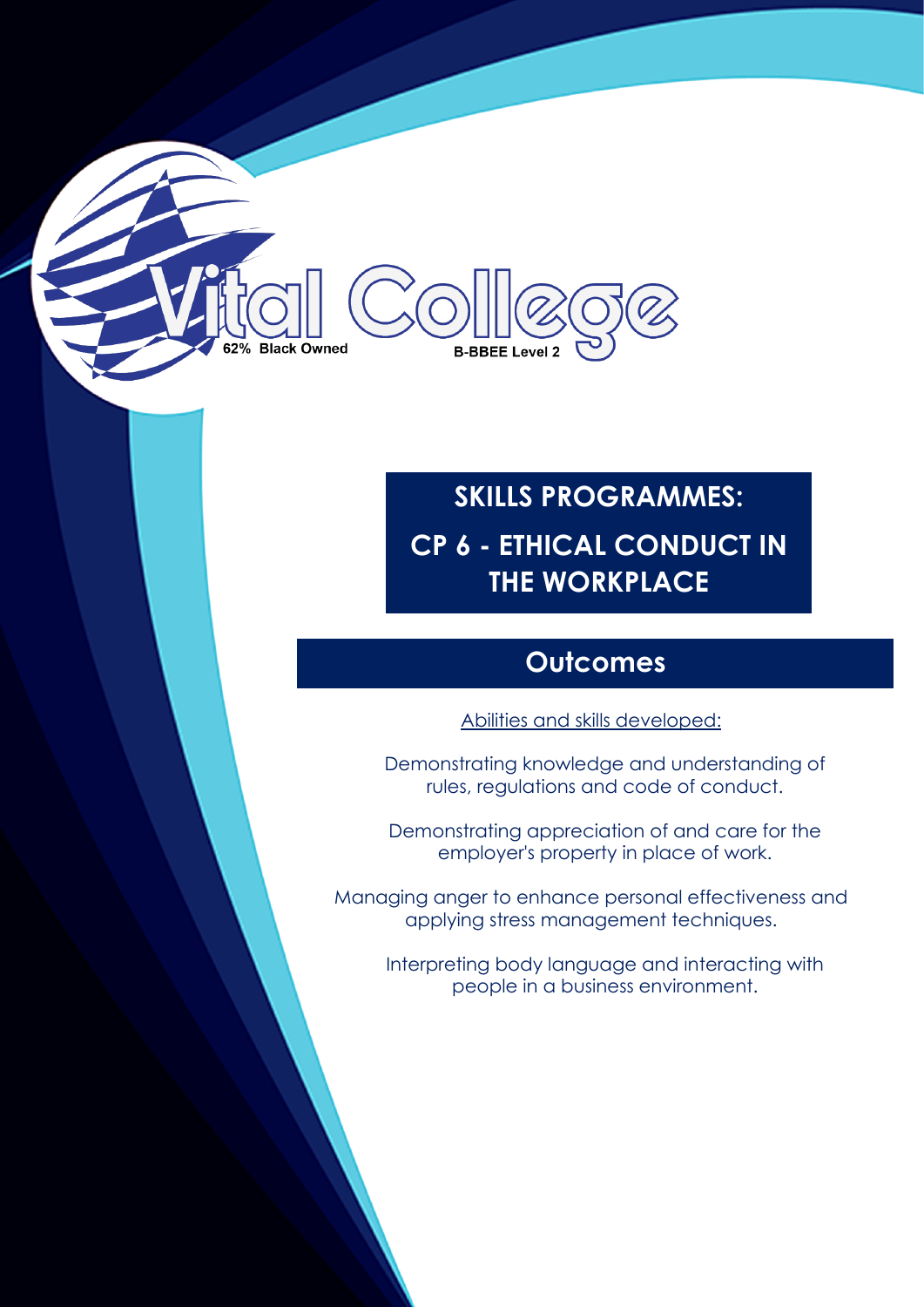#### **About**

Care Practitioner Skills Programmes are based on the qualification National Certificate: Care Based Practices (SAQA 80786) at NQF level 2. Several skills programmes may lead to the attaining of the full qualification.

They are intended learners interested in providing home-care services in an institution or an individual's household where specialist care service needs to be provided.

These Skills Programmes are designed to develop competencies required to provide a comprehensive home-care service in a manner that has regard for life and property.

#### **Unit Standards**

| Unit Std ID | Unit Standard Title                                       | <b>NQF</b><br>Level | Credits |
|-------------|-----------------------------------------------------------|---------------------|---------|
| 377693      | Demonstrate knowledge of ethics and values                | 2                   |         |
| 14776       | Apply self-management practices                           | $\overline{2}$      |         |
| 114959      | Behave in a professional manner in a business environment | ≘                   |         |
|             |                                                           |                     |         |

#### **Requirements for these Skills Programmes**

- LAPTOP OR SMARTPHONE
- ACCESS TO DATA OR WIFI

**LEARNERS ACCESSING THIS SKILLS PROGRAMME SHOULD BE COMPETENT IN:**

- COMMUNICATION AT NQF LEVEL 1 / STD 7 / GR 9
- MATHEMATICAL LITERACY AT NQF LEVEL 1 / STD 7 / GR 9

#### **ENROLMENT**

To enrol onto this course, you will need to create a student account by clicking on the link below.

### [WWW.VITALONLINE.CO.ZA/MOODLE/LOGIN](http://www.vitalonline.co.za/moodle/login)

ONCE YOU HAVE CREATED AN ACCOUNT CLICK ON THE LINK BELOW TO TAKE YOU TO THE PAYMENT AND ENROLMENT PAGE FOR THIS COURSE.

# [CLICK HERE](http://www.vitalonline.co.za/moodle/course/index.php?categoryid=44)